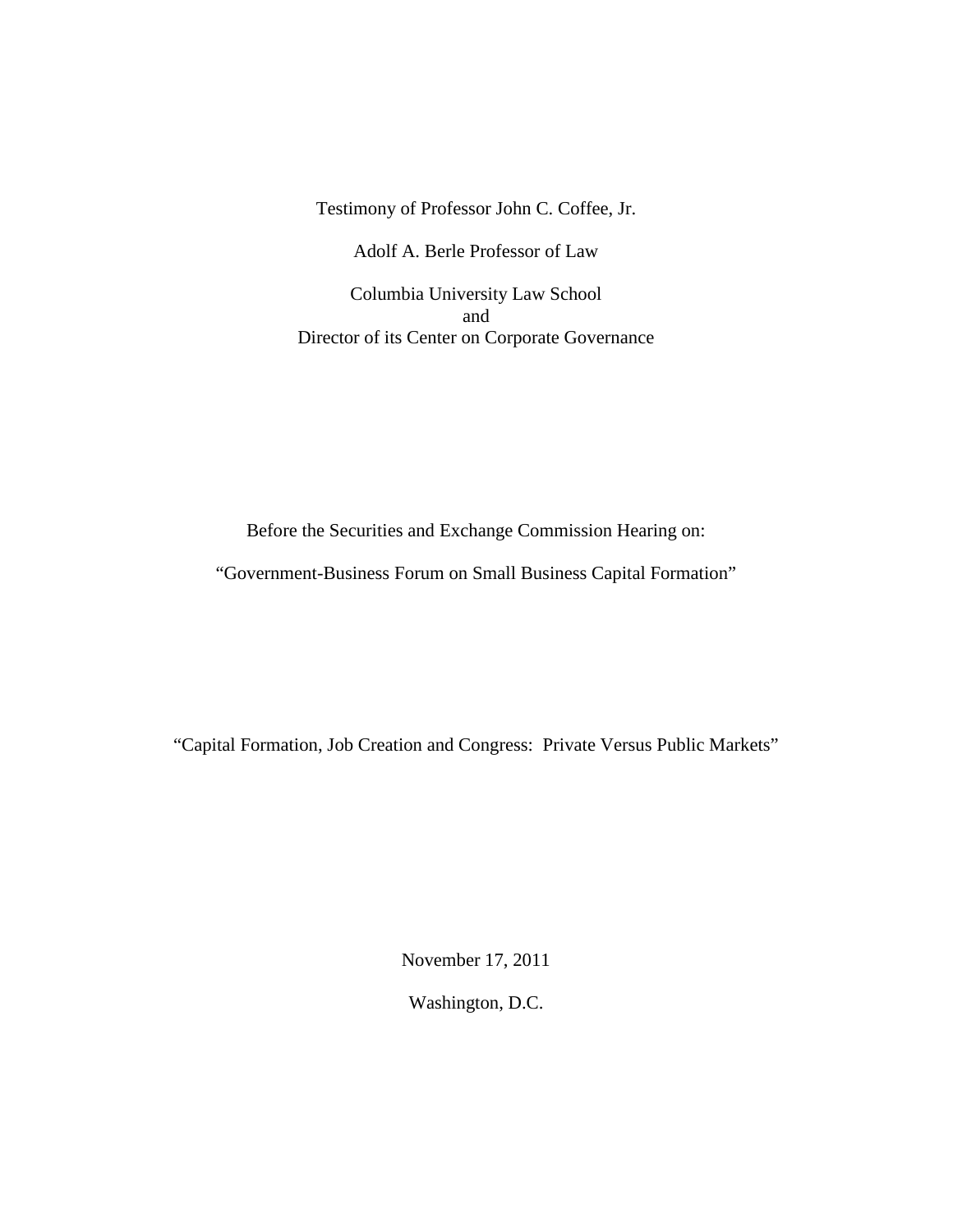# Capital Formation, Job Creation and Congress: Private Versus Public Markets

by John C. Coffee, Jr.[\\*](#page-1-0)

Over the last few weeks, the House of Representatives has passed three bills, in each case by an over 400 vote margin, that create new exemptions under the Securities Act of 1933 in the hopes of fostering job creation. Other legislation may soon also pass the House that raises the level at which an issuer must become a "reporting" company under Section 12(g) of the Securities Exchange Act of 1934 to 1,000 shareholders of record (and also excludes certain shareholders from this computation). Today, one suspects that a bill permitting the dumping of toxic waste into rivers and harbors or decriminalizing insider trading would have a fair chance of passage – if it were captioned the "Job Creation Act of 2011."

But will these new exemptions really be used? If not, they will hardly create jobs. This column will agree that there is a problem of access today in our equity capital markets: smaller issuers cannot do initial public offerings (or "IPOs") for a variety of reasons. As a result, they rely on private placements. This may or may not be efficient (as private equity market may inherently provide cheaper access to equity capital for smaller companies). This decade long shift to private equity financing as a substitute for smaller public offerings probably has a variety of causes, including the gradual liberalization of Rule 144, changes in market structure that reduce the willingness of brokers and investment banks to support research by securities analysts, and the appearance of a private equity secondary market. Together, these problems mitigate the traditional

 $\overline{a}$ 

<span id="page-1-0"></span><sup>\*</sup> John C. Coffee, Jr. is the Adolf A. Berle Professor of Law at Columbia University Law School and Director of its Center on Corporate Governance.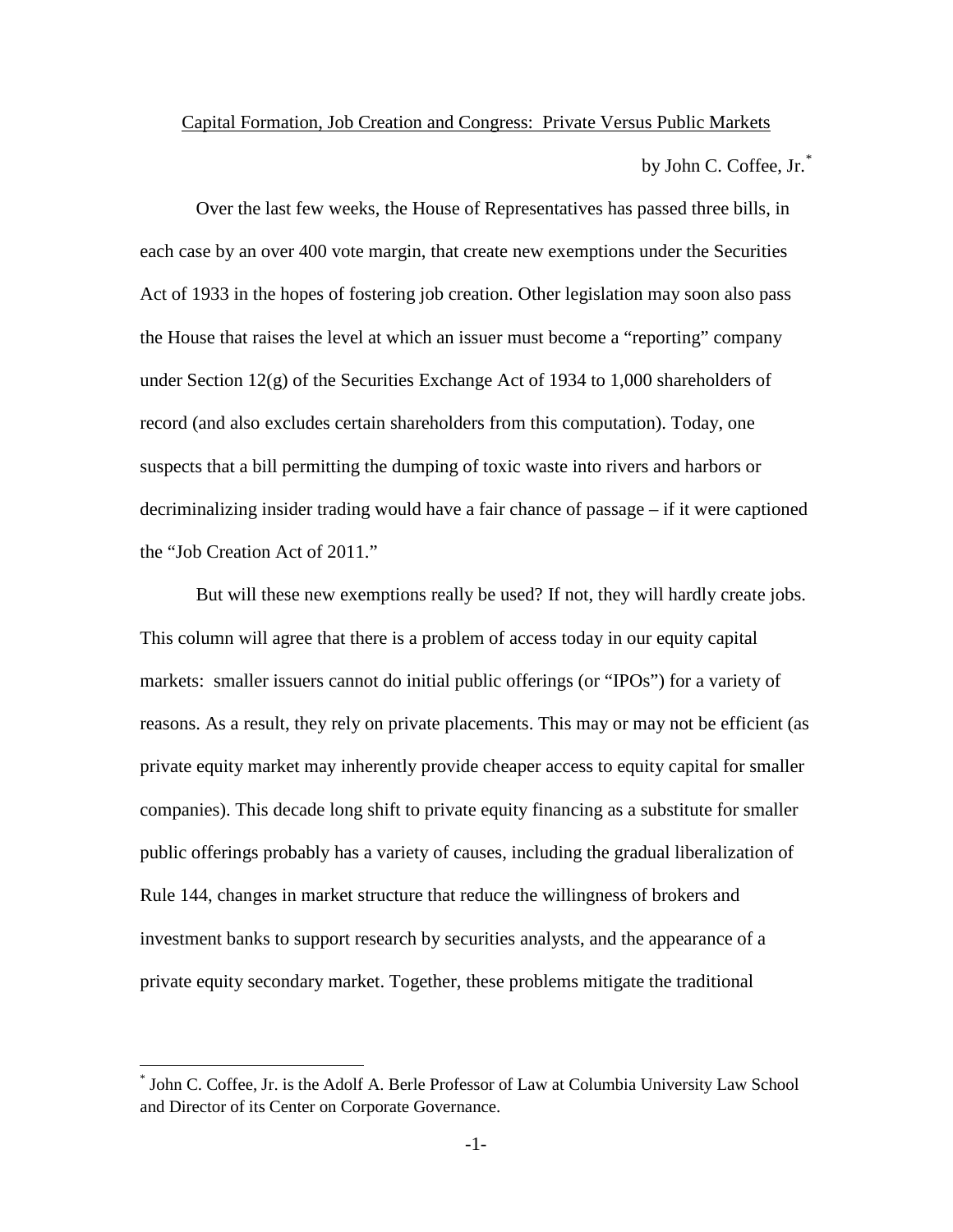problem of illiquidity associated with private placements and may often make them a more attractive alternative to a risky and costly smaller public offering.

As a result, even if these proposed exemptions are enacted, it is not clear that they will be extensively used. In "Field of Dreams," a voice said "Build it, and they will come." That may be true in baseball, but it does not necessarily work in the case of securities markets.

### A. The Vanishing Small IPO

Small initial public offerings – defined for this purpose as those raising less than \$50 million – have declined dramatically. From 1991 to 1997, nearly 80% of U.S. IPOs were below the \$50 million threshold.<sup>[1](#page-16-0)</sup> But, by 2000, their share had declined to 20% (or less) of all IPOs, and in 2009 and 2010, IPOs of under \$50 million appear to have constituted only around 17% and 18%, respectively, of the number of all IPOs. Because some prominent high tech companies – Intel, Amgen, Oracle, Cisco, Starbucks and Yahoo – did IPOs of under \$50 million, an understandable concern arises that the disappearance of small IPOs implies that the U.S. is today unable to provide equity finance to precisely the smaller companies that historically have fueled job creation.

 In the supercharged political environment of Washington in an election year, this possibility that the federal securities laws are somehow responsible for a lack of equity financing for smaller companies (and hence for possible job loss) has produced a flurry of legislation. The implicit premise of these bills is that overregulation is responsible for job loss. In particular, many in both parties want to blame the decline in smaller IPOs on the Sarbanes-Oxley Act of 2002 ("SOX"). Politically attractive as this theory is to some, the facts do not support it. A precipitous drop in the number of below \$50 million IPOs

-2-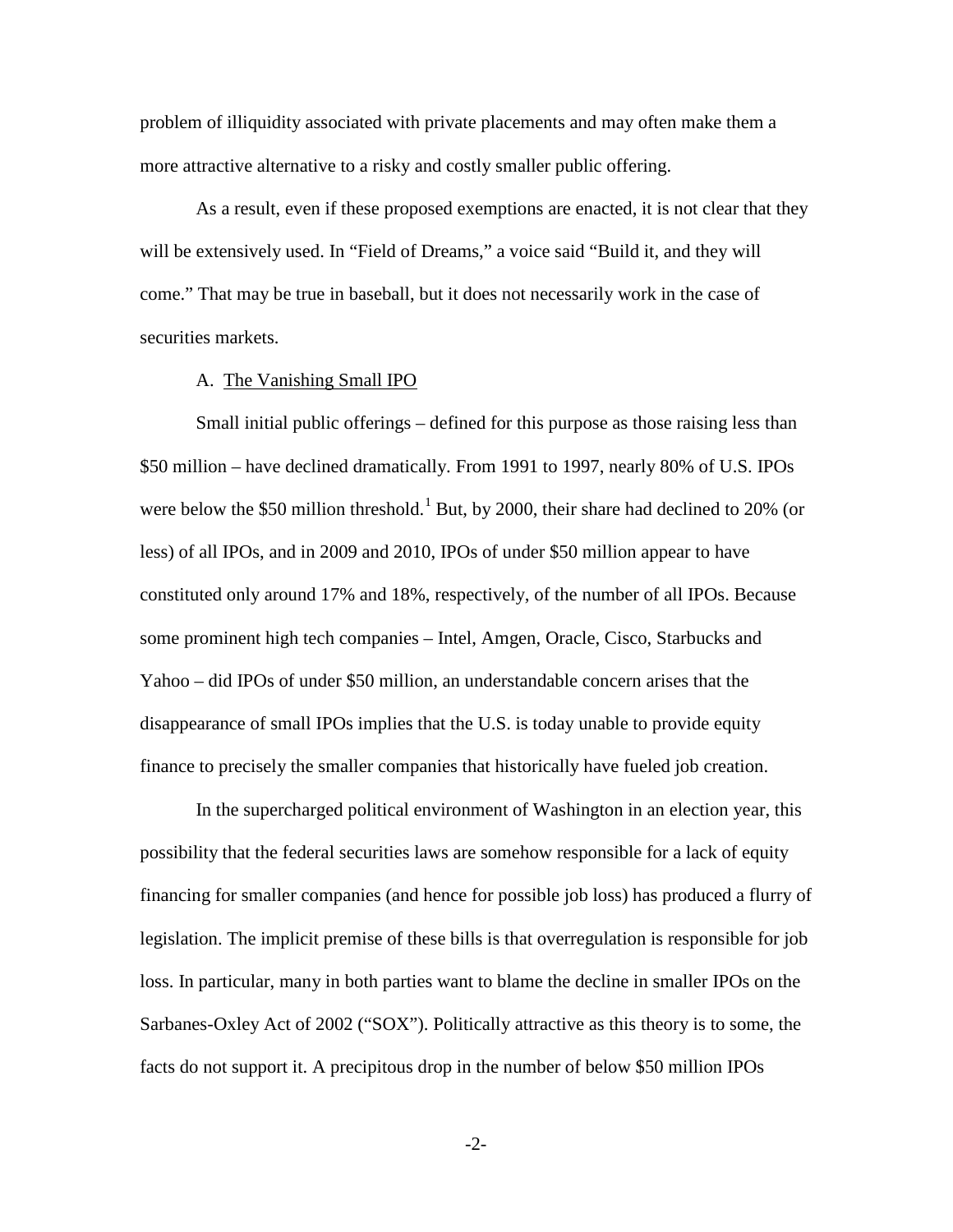occurred between 1998-2000, and there has been little significant change since that point. Because this decline preceded SOX by several years, it is difficult to insist that SOX was its cause (unless you are running for office). Further, even if one wanted to blame the continued absence of small IPOs on SOX, there is an additional problem: both the SEC and Congress have exempted issuers with a market capitalization under \$75 million from SOX's Section 404 (which became that Act's most costly provision after it was interpreted to require an annual audit of the issuer's internal controls over financial reporting).<sup>[2](#page-16-1)</sup> Logic, however, may be a fairly weak force when it comes to restraining Congress, and thus, under some recent proposals, Section 404 would be suspended for all companies with a market capitalization of under \$1 billion.<sup>[3](#page-16-2)</sup>

 Suppose, however, that we wanted to really understand what has caused the decline in smaller IPOs. What factors could explain it? Several arguments seem capable of accounting for much of this decline: First, small IPOs have high fixed costs that make them an inefficient way to raise capital. These costs grew in the 1990s and created a sharp disparity between the costs of a public offering and a private placement. Second, changes in market structure have greatly reduced both spreads and brokerage commissions and, as a result, have made the financial services industry less willing to invest in securities research or support securities analysts. Without such support, smaller IPOs are particularly vulnerable. Third, institutional investors disfavor smaller IPOs, because they want high liquidity. The level of liquidity that they desire probably begins somewhere around a market capitalization level of \$500 million or more; hence, smaller IPOs cannot be marketed to institutions, and the principal underwriters are not geared to marketing IPO offerings to retail investors. Finally, and possibly most importantly, the

-3-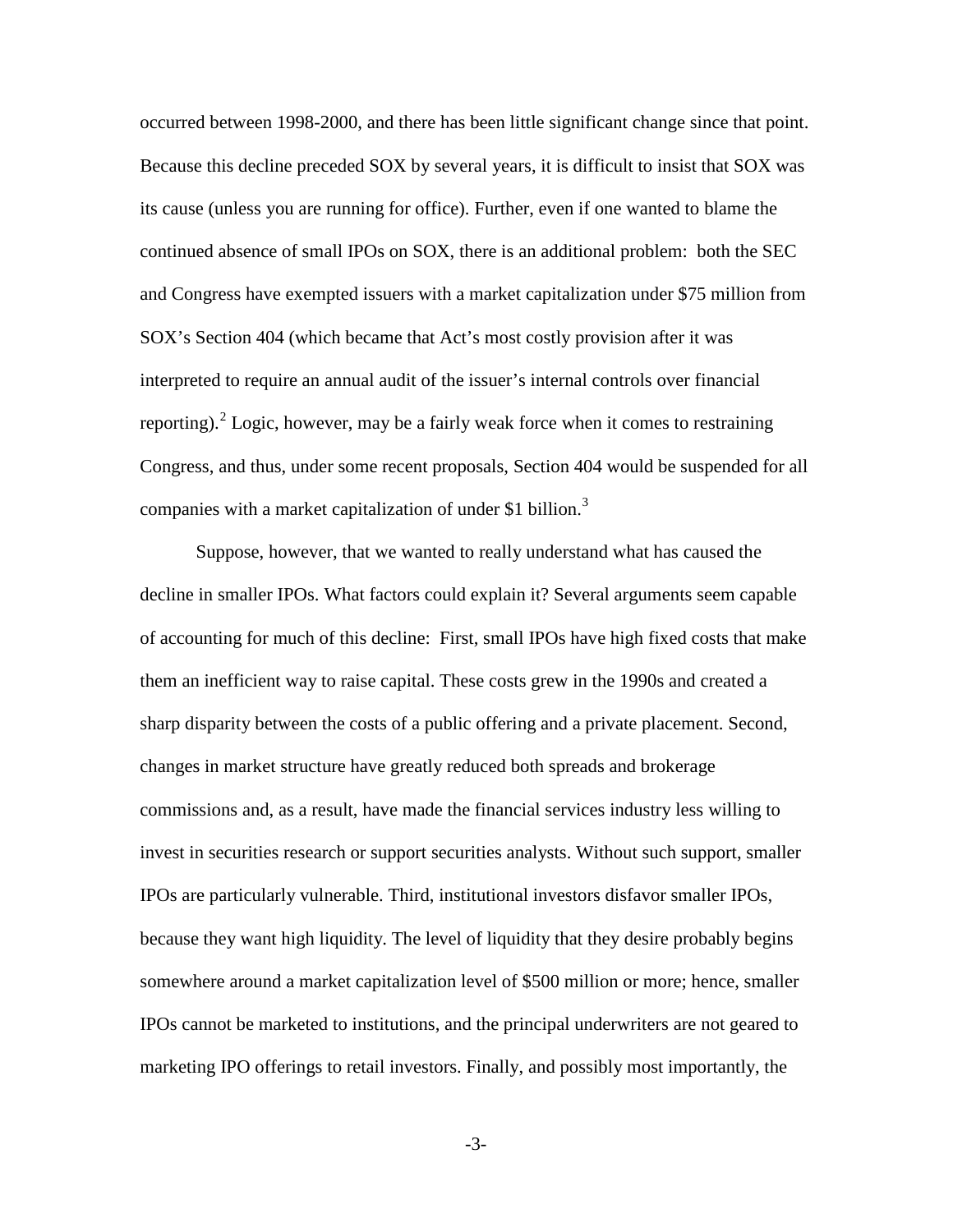liberalization of Rule 144 in the 1990s and the reduction of its holding period from two years to one year in 1997 increased the attractiveness of private placements by reducing the mandatory period of illiquidity.<sup>[4](#page-16-3)</sup> Add to this the recent appearance of an active secondary market in "restricted securities," and the need to do an IPO became less pressing for insiders who have gained greater liquidity.

Let's start with the high fixed cost argument. Because IPOs face high liability under Sections 11 and 12(a)(2) of the Securities Act of 1933, greater legal and auditing expenses must be incurred by the issuer, both in preparing a far more elaborate disclosure document (i.e., the registration statement) and in conducting some requisite due diligence. Much less work and expense is required if the same issuer instead raises the same capital by means of a private placement. Other additional expenses must also be incurred to continue as a public company: i.e., listing fees, D&O insurance, enhanced auditing requirements, the costs of periodic reporting, shareholder relations, etc. None of these expenses are necessary (or at least as high) if the issuer remains a private company.

 Are the costs of an IPO particularly high in the U.S.? One global comparative study of the IPO offering process across different exchanges, covering the period from 1999 to 2007, finds that the average aggregate IPO flotation cost, as a percentage of the offering proceeds, varied as follows: Euronext (7.6%); NYSE (7.7%); Deutsche Borse  $(8.3\%)$ ; Nasdaq  $(9.5\%)$  $(9.5\%)$  $(9.5\%)$ ; LSE  $(12.6\%)$ ; Hong Kong Stock Exchange  $(14.6\%)$ .<sup>5</sup> On this basis, the U.S. does not look comparatively high, and the difference between 7.7% on the NYSE and 9.5% on Nasdaq probably reflects the characteristically larger size of NYSE IPOs in comparison to those on Nasdaq. The same study finds that for small cap IPOs, the aggregate flotation costs were 10.1% on both the NYSE and Nasdaq.<sup>[6](#page-17-0)</sup>

-4-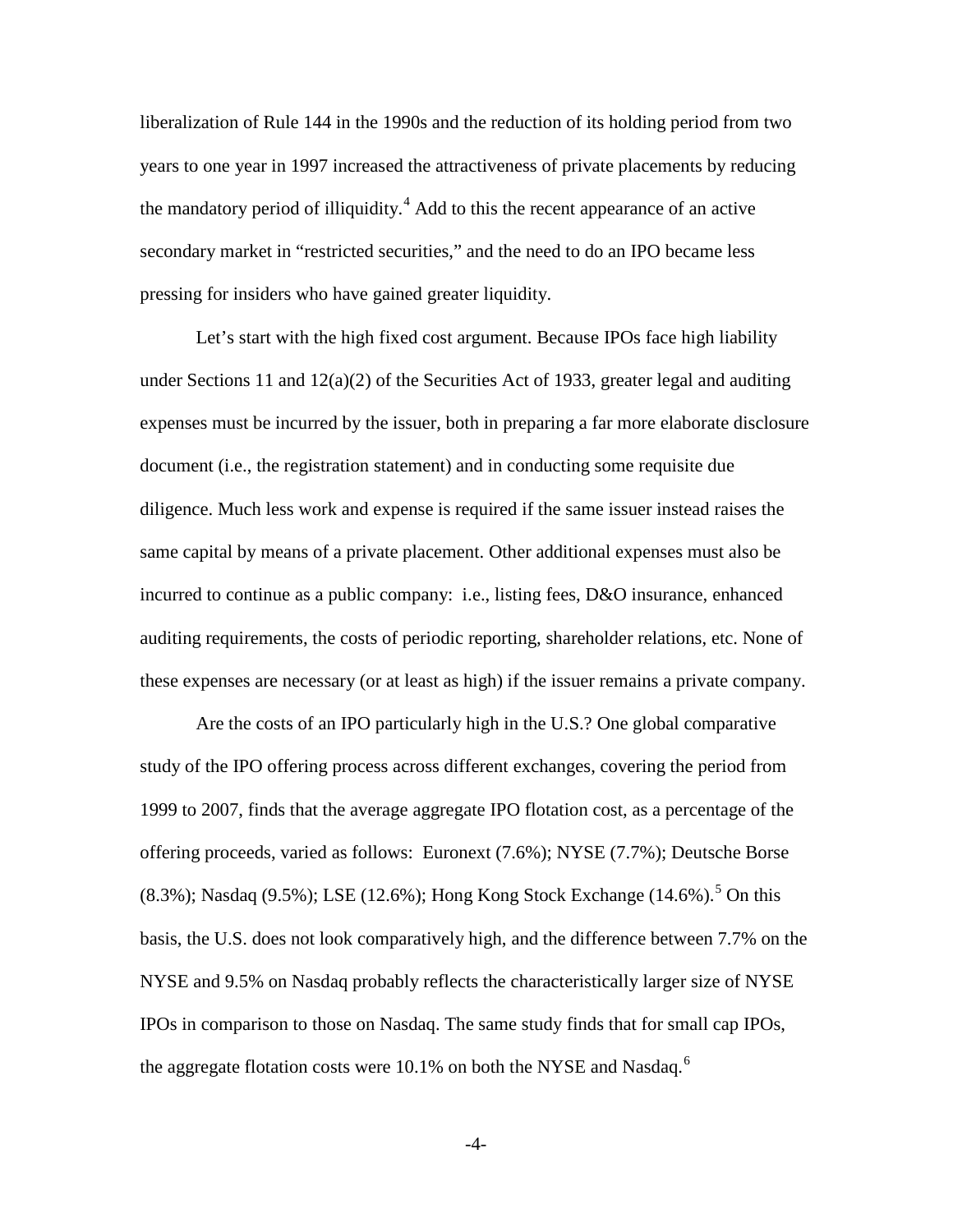A more revealing picture of IPO costs emerges if we break down IPO flotation costs into two components: (1) underwriting costs, and (2) non-underwriting costs (i.e., legal auditing and similar professional costs). On a comparative basis, the U.S. does not look particularly costly with respect to the non-underwriting fees. Those nonunderwriting fees in the same study were 1.2% on the NYSE, 1.9% on Euronext, 2.1% on Deutsche Borse, 2.6% on Nasdaq, 4.9% on the LSE, and a whopping 10% on the Hong Kong Stock Exchange.<sup>[7](#page-17-1)</sup> The difference between the NYSE and Nasdaq probably again largely reflects a difference in the average size of their typical offering.

 But when we look at the comparative differences in underwriting costs for an IPO, the U.S. looks very different. Median underwriting fees were 2.5% on the Hong Kong Stock Exchange, 3.3% on the LSE, 3.6% on Euronext, 4.8% on the Deutsche Borse, 6.5% on the NYSE and 7.0% on Nasdaq.<sup>[8](#page-17-2)</sup> In short, U.S. underwriters charge roughly double what U.K. underwriters appear to charge.

 U.S. underwriters may defend their greater fees by arguing that they do more for their clients. Their elaborate "book building" efforts often create an enormous first day "pop" that leads the IPO stock to close on the first day at a substantial premium over the initial offering price. This is fine for the investors fortunate enough to receive an IPO allocation in a "hot" IPO, but if our interest is in "job creation" (which is where Congress now appears to be focused), this justification for high underwriting fees is more part of the problem than part of the answer. Elaborate book building by underwriters (i.e., road shows and the like) to create an overheated demand that can be a high multiple of the stock to be sold is unavoidably expensive. More importantly, the first day "pop" or price run-up that they produce goes to investors, not the IPO company. Indeed, the significant

-5-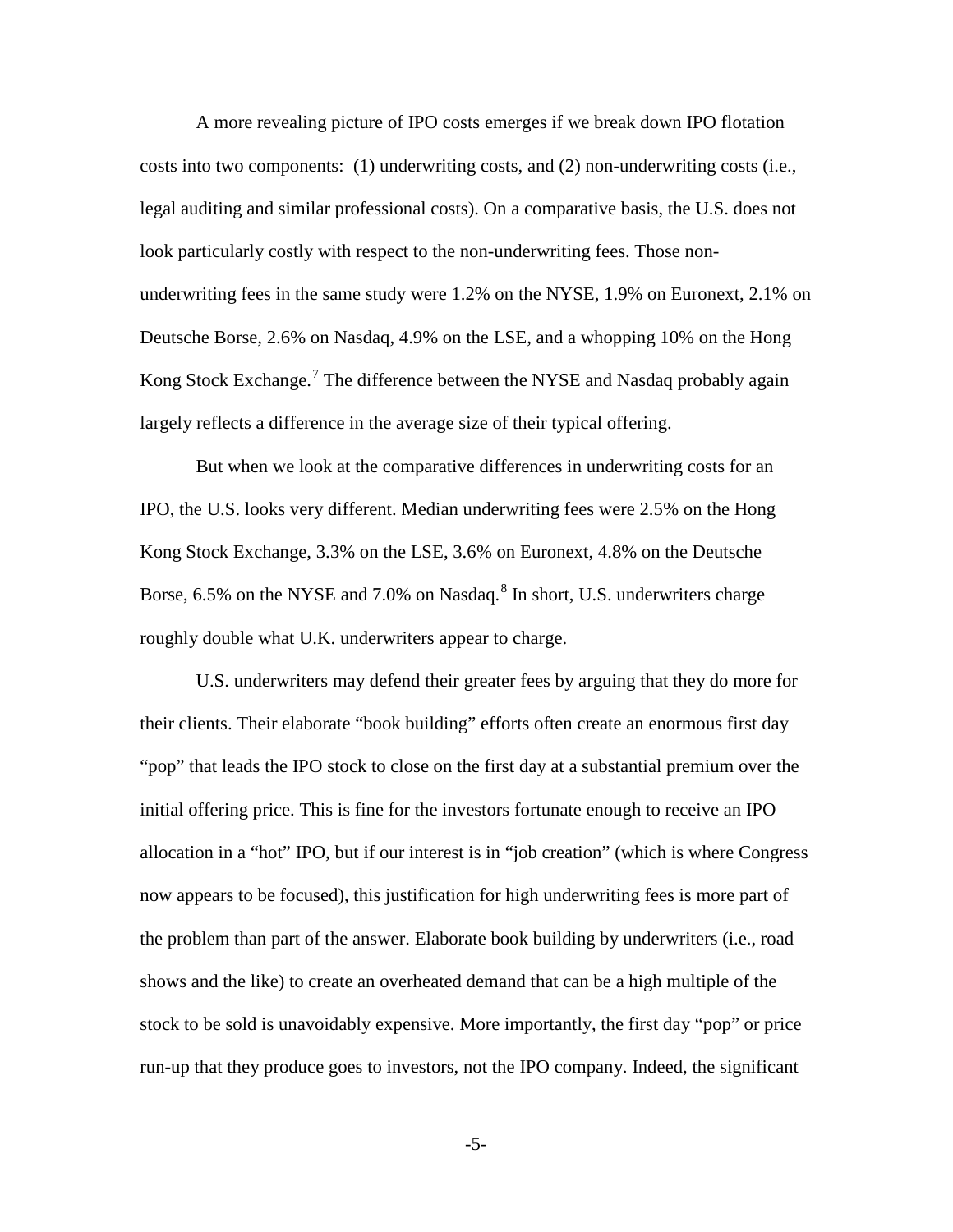underpricing of IPOs (which has long been the American pattern<sup>[9](#page-17-3)</sup>) actually deprives the IPO company of capital, transferring wealth from it to the institutional investors who receive "hot" IPO allocations. If underpricing of IPOs were discouraged and the issuer were to receive greater value for its shares, job creation might increase.

 How could the U.S. regulatory system discourage the underpricing of IPOs and thereby encourage job creation? The most direct means to this end would be to encourage use of the auction method for pricing IPOs, thus ensuring that the IPO issuer would receive a higher price. This is, of course, an academic idea – that is, entirely correct, but too radical to influence public policy. Underwriters and institutional investors would resist it fiercely and Congress will not understand it. Nonetheless, the key point about costs is that the smaller the IPO, the greater the flotation costs as a percentage of the total offering. Road shows just cannot be justified for smaller offerings, and without them one cannot expect a dramatic first day run-up in the stock price. Hence, neither underwriters nor institutional investors view the smaller IPO offering as attractive from a short-term perspective. The fall-off in smaller IPOs occurred in 1997 and 1998 just as the Internet stock bubble also crested in 1998 and 1999, and essentially underwriters could not be bothered with small deals in this exuberant market.

A second basic explanation for why the smaller IPO has declined as a percentage of all IPOs involves changes in market structure.<sup>10</sup> Remember that a sudden drop occurred between 1998-2000 in the percentage that smaller IPOs bore to all IPOs. The SEC's Order Handling Rules were introduced in 1997 in response to the Nasdaq pricefixing scandal (when it was discovered that brokers were not trading on the odd eighths of a point).<sup>11</sup> Regulation ATS was adopted in 1998,<sup>[12](#page-17-6)</sup> and it quickly facilitated the growth

-6-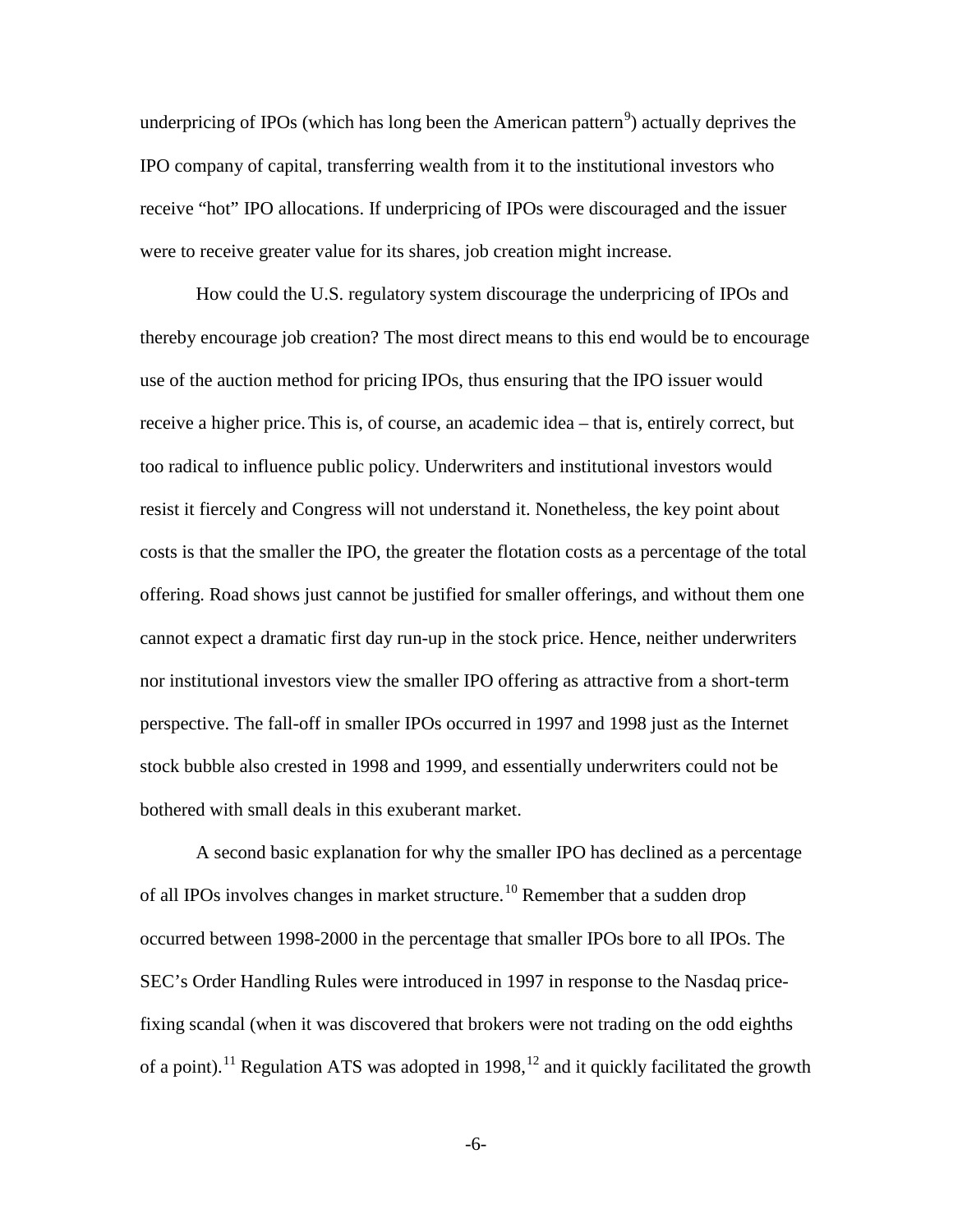of "electronic communication networks" (or "ECNs"). Decimalization followed in 2001. All these developments, plus the prohibition on trade-throughs in Regulation NMS in 2005, narrowed spreads and reduced brokerage commissions. Trading operations became less profitable, and brokerage firms as a result invested less in securities analysts. Finally, Eliot Spitzer's 2001 investigations of securities analysts led to a global settlement with the major investment banks that imposed an informational partition between investment banking and securities research. While the IPO market became more honest and transparent as a result, underwriters could no longer use their analysts to tout their IPOs. Smaller IPOs in particular may have become harder to market. Thus, one industry group is seriously pushing the idea of returning to the pre-Spitzer era of conflicted securities analysts in order to better market IPOs and arguably encourage job creation.<sup>[13](#page-17-7)</sup> It is as if they are saying: "Bring Back Henry Blodgett and Jack Grubman." The problem with this line of reasoning is that it ignores that there is a long-term cost to stock bubbles. Many retail investors who were burned when the IPO bubble burst in 2000 have stayed away from IPOs in the interval since then. Investor confidence is at risk if Congress listens to those who want to restore the conflicts of interest that characterized the marketing of IPOs in the late 1990s.

The final barrier to any resurgence of smaller IPOs is that institutions want liquidity, which micro-cap stocks by definition lack. Unlike the earlier discussed problems, this is a "buy side" problem. The only way to address it is to design a system that markets smaller IPOs to smaller investors, who may be more willing to buy and hold for the longer term and are not looking to "flip" the stock in the short-run.

-7-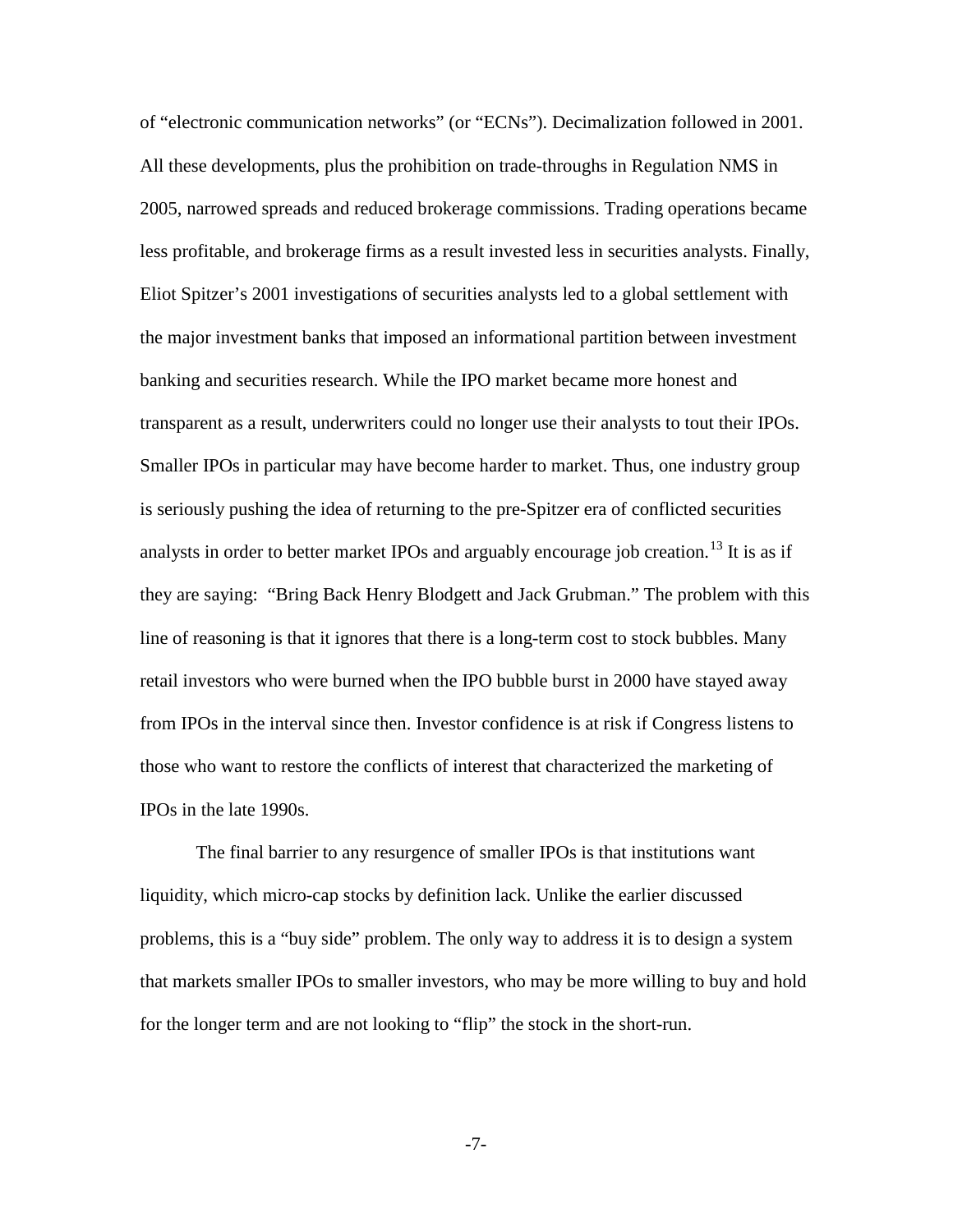For all these reasons, smaller non-public companies have less expectations today of being able to access the public equity market and are instead relying more on private placements and multiple rounds of venture capital financing. This is not necessarily bad. Because the costs are lower, a private financing may be both quicker and cheaper. Possibly, the smaller company will still hope to do an eventual IPO, but only at the point at which its potential market capitalization will be large enough to interest institutional investors and provide them with the liquidity they desire.

This shift from public markets to private markets is probably cost efficient for most smaller issuers – so long as the smaller company needs only to raise a modest amount. The SEC's Chief Economist has pointed out that there have been some 37,000 offerings under Regulation D since 2009, and the median such offering has been for approximately \$1 million.<sup>[14](#page-17-8)</sup> For offerings of this size, none of the proposed new techniques – either an expanded Regulation A or "crowdfunding" – are likely to be as cheap or as easy to consummate as a Regulation D offering.

A potential problem arises, however, if the small issuer needs to raise capital in a larger amount. Here, it is at least arguable that the small issuer will be constrained because of the current bar on any "general solicitation" under Regulation D.<sup>15</sup> Also, some smaller issuers may be inhibited by the "Facebook" problem: these issuers are rapidly approaching the point at which they would have 500 or more shareholders of record at year end and thus be forced to become "reporting" companies under Section 12(g) of the 1934 Act, even though they have not done any public offering. Arguably, it now takes longer for an issuer to mature to the stage where it is an attractive IPO candidate, and stock options expire during this period, requiring them to be exercised. Of course, self-

-8-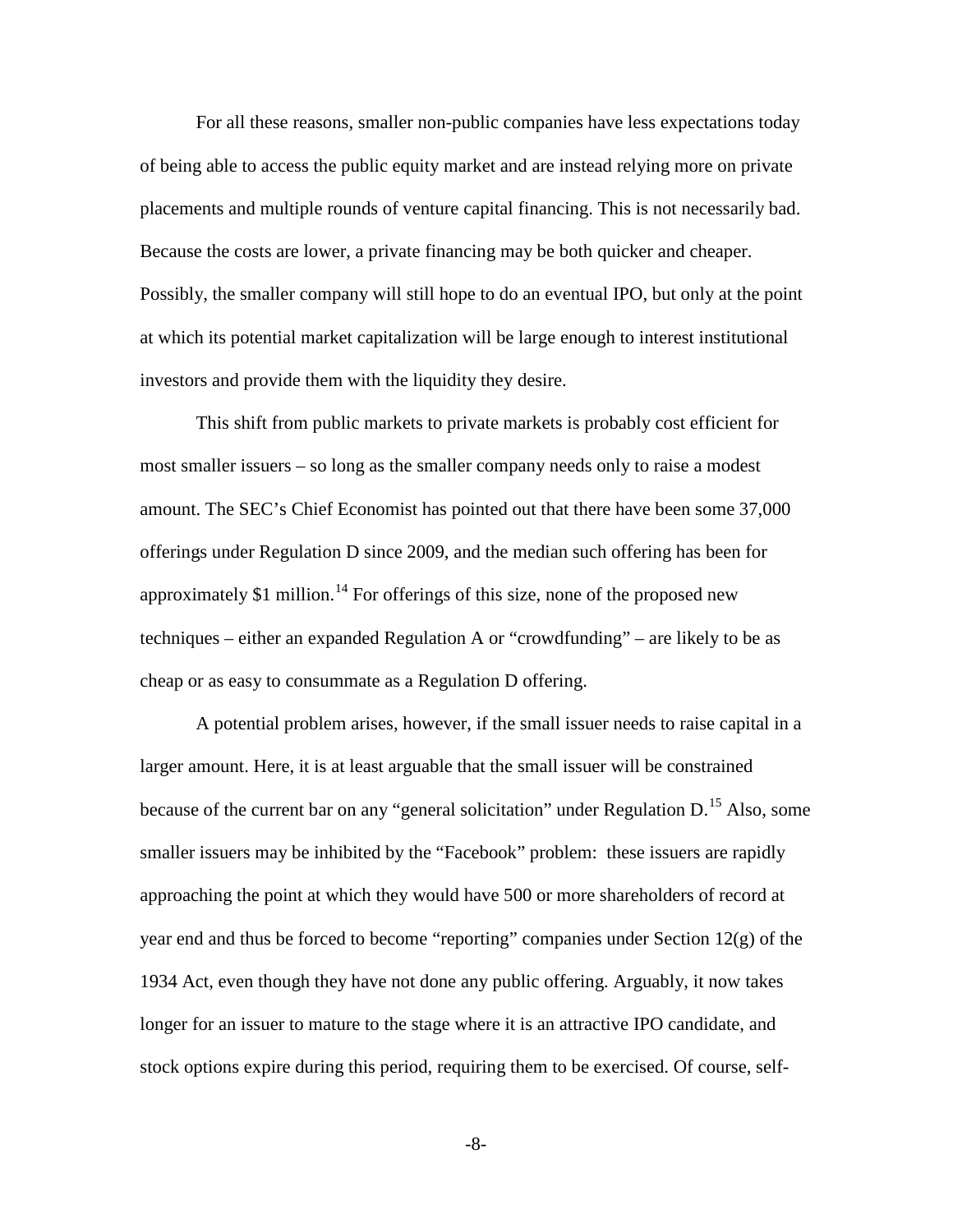help remedies could solve this problem (for example, shares could be owned beneficially by "insider" purchasers as this threshold is neared, possibly with a common broker holding record ownership). Although this practical solution would work, it may be the case that "private" shareholders want to hold the shares in their own name. Such a preference seems slightly implausible, however, as "public" shareholders seem to have no problem with (and see some advantages in) brokers serving as the record owner. The urgency of the need for the increase in the Section  $12(g)$  threshold thus seems suspect.

### B. The Proposed Solutions

Three bills have passed the House of Representatives by overwhelming 400 vote margins: (1) H.R. 1070 (which would increase the exemption under Section 3(b) of the Securities Act of 1933 from \$5 million to \$50 million); (2) H.R. 2930 (the "crowdfunding" bill that would enact a new Section 4(6) to the Securities Act); and (3) H.R. 2940 (which would authorize a "general solicitation" of accredited investors under Rule 506). In addition, H.R. 2167 (which has not yet passed but is gaining momentum) would raise the threshold at which a company must become a "reporting" company under Section  $12(g)$  from 500 shareholders to 1,000 and exclude from this computation employee/shareholders who received their shares under employee benefit plans or similar compensation arrangements. Each merits a brief review.

 1. H.R. 1070 (the "Small Company Capital formation Act of 2011"). This is the best crafted of the pending bills, and it passed the House by a vote of 421 to 1 (reputedly with only Congressman Dingell of Michigan voting nay). The real question is whether it will be used. Essentially, the bill raises the ceiling on the exemption in Section 3(b) of the Securities Act from \$5 million to \$50 million in any 12-month period. The securities so

-9-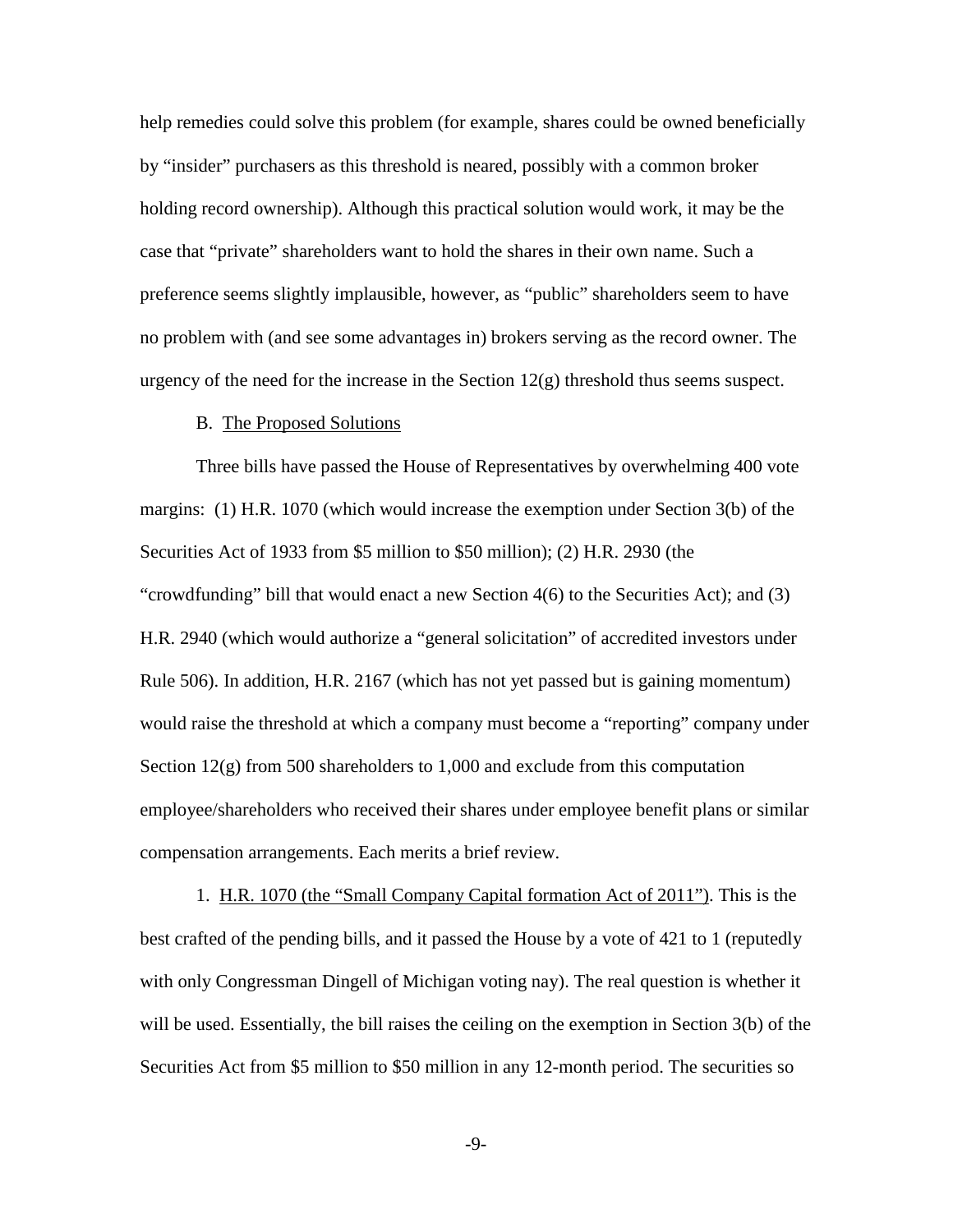sold would not become "restricted securities" and could be resold immediately. The issuer could engage in a general solicitation, but it and any persons selling on its behalf would be expressly subject to liability under Section  $12(a)(2)$  of the Securities Act. The issuer would have to both prepare an offering statement, containing audited financial statements, and to file such periodic disclosures as the Commission decided by rule to require. The bottom line is that this would likely resemble a slightly enhanced Regulation A offering.

As a practical matter, Regulation A has been trivialized by its \$5 million ceiling, and in 2010, only seven Regulation A offerings went effective. Because H.R. 1070 contemplates a mandatory disclosure document, which would be reviewed by the SEC and backstopped by Section  $12(a)(2)$ 's negligence-based liability, it is hard to fault this provision on investor protection grounds

But what would be its real impact? I suggest that the real world impact of moving the Section 3(b) ceiling from \$5 million to \$50 million is that it would eventually compel the SEC to similarly raise the ceiling on Rule 505 under Regulation D from \$5 million to \$50 million. Rules 504 and 505 of Regulation D are essentially predicated on Section 3(b), and not Section 4(2) (on which foundation Rule 506 alone rests). Thus, sooner or later (and probably sooner), the SEC would be pressured to move the ceilings up on both Rules 504 and 505 to \$5 and \$50 million, respectively. What would this mean? In the case of Rule 505, an issuer would be able to sell up to \$50 million to unsophisticated investors, subject to a 35 purchaser limitation, in any 12-month period. In the case of Rule 504, the ceiling might logically move to \$5 million, with no disclosure document

-10-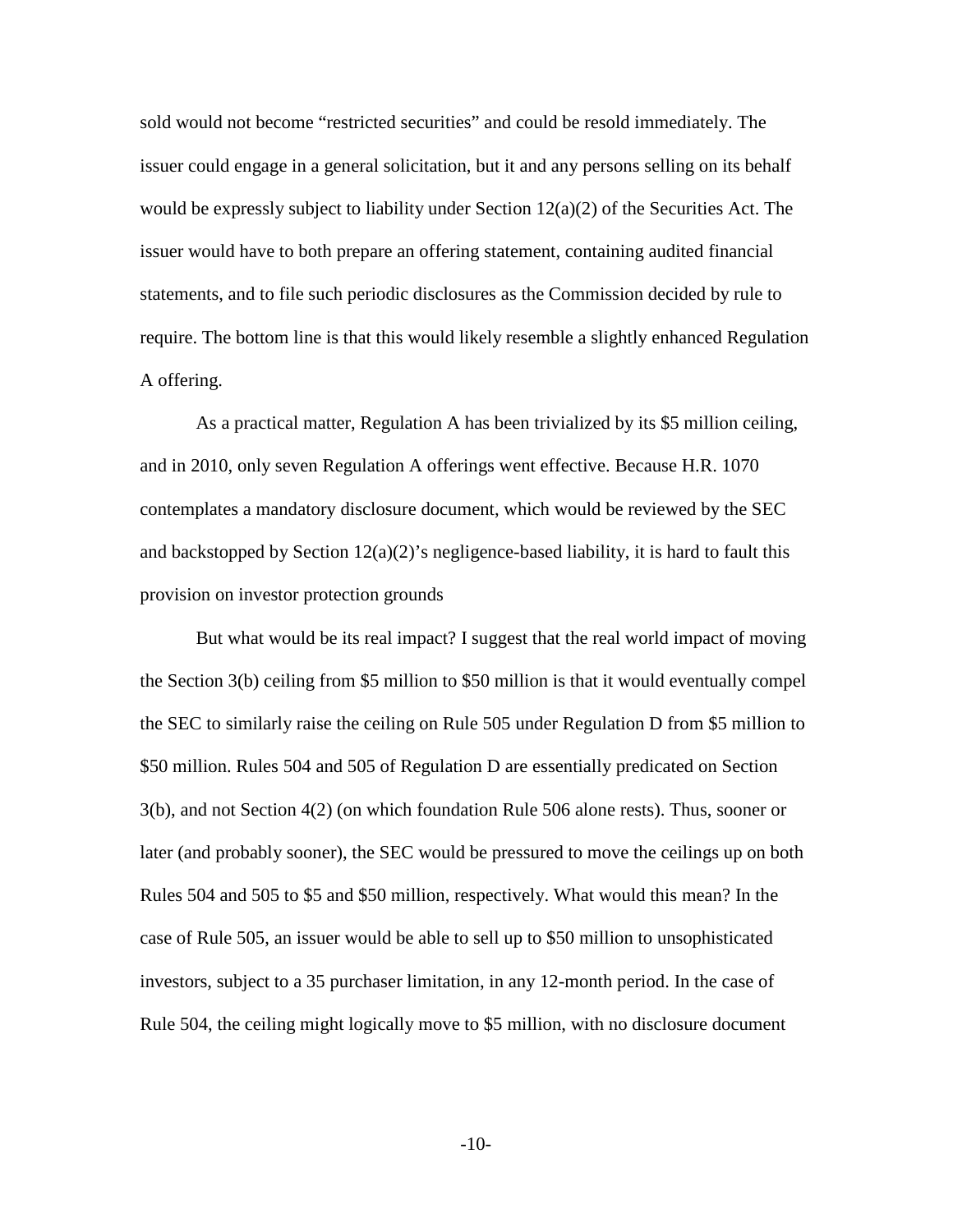being required. General solicitation would still be precluded (unless, as is the case under rule 504 today, some disclosure document was distributed).<sup>[16](#page-17-10)</sup>

 Which option would issuers prefer – Rule 505 for \$50 million or Regulation A for \$50 million? There would be less liability under Rule 505 (because Section 12(a)(2) does not apply to private offerings),  $17$  and there would be no SEC review (which the recent Groupon offering shows can make life uncomfortable for issuers with novel accounting). Conversely, the 35 purchaser limitation in Rule 505 (unless relaxed) might materially constrain issuers seeking to raise \$50 million in a private offering. My own evaluation is that most issuers would prefer relying on a private offering under Rule 505, unless the disclosure requirements under the new Regulation A offering were greatly streamlined.

 2. H.R. 2930 ("Entrepreneur Access to Capital Act"). Unlike H.R. 1070, this bill introduces a genuinely novel and genuinely ill-considered idea: "crowdfunding."<sup>[18](#page-18-0)</sup> Essentially, a new Section 4(6) of the Securities Act would authorize the public sale of securities without a disclosure document or SEC review to unsophisticated retail investors. Under H.R. 1070, the issuer could only sell \$1 million in aggregate amount in any 12 month period (or \$2,000,000 if it provided audited financial statements). It would be required to warn investors of "the speculative risks generally applicable to startups, emerging businesses and small issuers," but no disclosure document is mandated. The one substantive restriction on this exemption would be that no investor could purchase more than the lesser of \$10,000 or 10% of his annual income on securities of any one issuer annually, and the investor could not resell (except to the issuer or an accredited investor) for a one year period.

-11-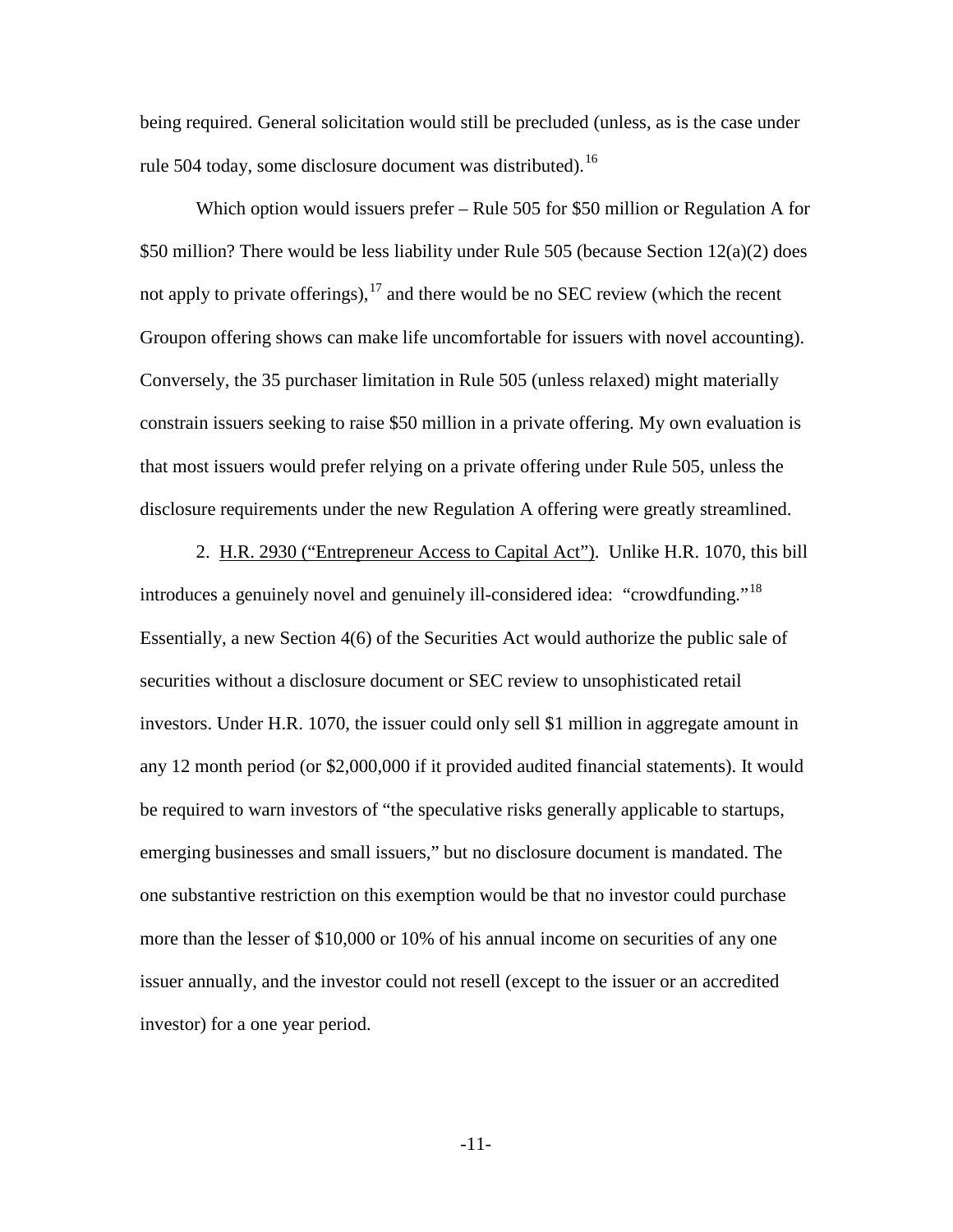What would be the impact? Because this provision expressly provides that securities could be sold by intermediaries who were not registered brokers-dealers, every barroom in America might come to be populated by a character, looking something like Danny DeVito, obnoxiously trying to sell securities to his fellow patrons. He could provide each fellow patron with a business card that noted that the securities carried high risk, but would need to provide no other disclosure.

 How attractive is this proposed exemption for issuers? One million dollars is a low ceiling, and Rule 504 already permits a similar level of sales to unsophisticated retail investors. The only difference is that under Rule 504, an issuer cannot make a general solicitation without providing a disclosure document that satisfies state "Blue Sky" law requirements. Under proposed Section 4(6), state law would be preempted (and the retail shareholders who acquire these securities would not count towards the Section  $12(g)$ threshold for "reporting" company status). Possibly, this provision would be used by some small companies because it freely permits general solicitation, but a ceiling set at the lesser of \$10,000 or 10% of annual income is confining, and would in my judgment make most fly-by-night issuers still prefer Rule 504.

 3. H.R. 2040 ("Access to Capital for Job Creators Act"). This bill, which passed the House by a 413 to 11 vote, would permit general solicitation and general advertising in the case of offers or sales made under Rule 506 to accredited investors. That concept is understandable, but the drafting is inelegant, because it amends Section 4(2) of the Securities Act by adding at its end before the period: ", whether or not such transactions involve general solicitation or general advertising." This would seemingly imply that a general solicitation was permissible under this statutory language even in offerings made

-12-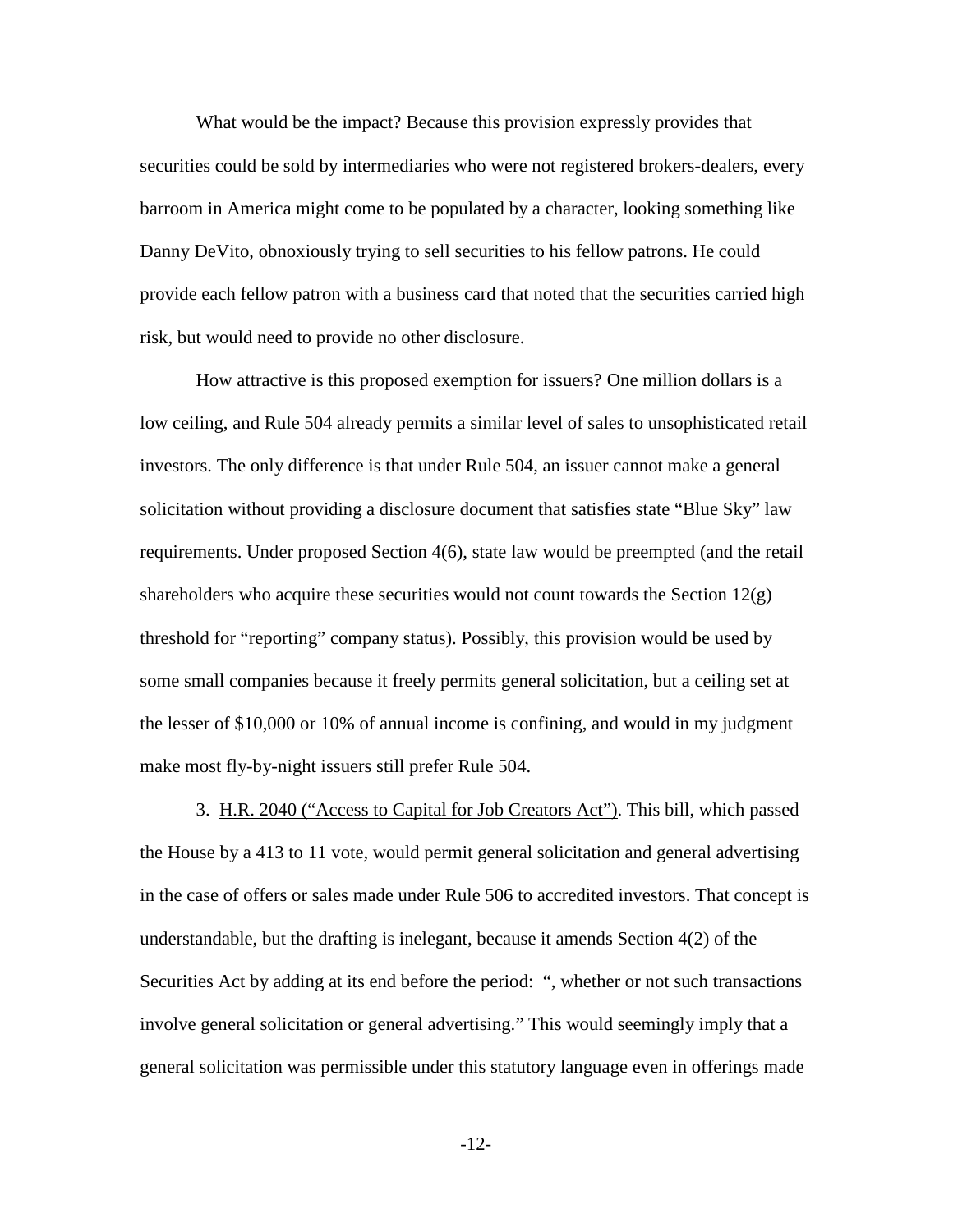to sophisticated persons who were not accredited investors. Although the SEC might not read it in this fashion, the D.C. Circuit or the Supreme Court could easily find that the plain meaning of Section 4(2), as so revised, was to permit the general solicitation of any person, not just accredited investors, who qualified as a purchaser under Section 4(2).

 4. H.R. 2167 (the "Private Company Flexibility and Growth Act"). Although this bill has not yet passed the House, it has both substantial support and substantial opposition, because it could broadly reduce transparency in the secondary market. Essentially, it would raise the Section  $12(g)$  threshold for registration as a "reporting" company from 500 shareholders of record to 1,000, and it would exclude persons from this computation who "received the securities pursuant to an employee compensation plan in transactions exempted from the registration requirements of Section 5 of the Securities Act of [19](#page-18-1)33." This latter provision is implicitly referring to Rule  $701$ ,  $^{19}$  which dispenses with registration for stock sold under such plans on the ground that the transaction is more a matter of employee compensation than of investment decisionmaking. Logically, if disclosure is not required on the sales to the employees, there seems little reasons to use those same sales as a basis for requiring periodic disclosure by the issuer to the market.

 But what about the increase from 500 to 1,000 shareholders of record? Here, the problem is that this standard is already seriously underinclusive in a world where most shareholders hold their securities in street name. Raising the limit to 1,000 invites gaming, as companies with a large market capitalization might still avoid the SEC's periodic disclosure system by convincing most of their shareholders to hold in street

-13-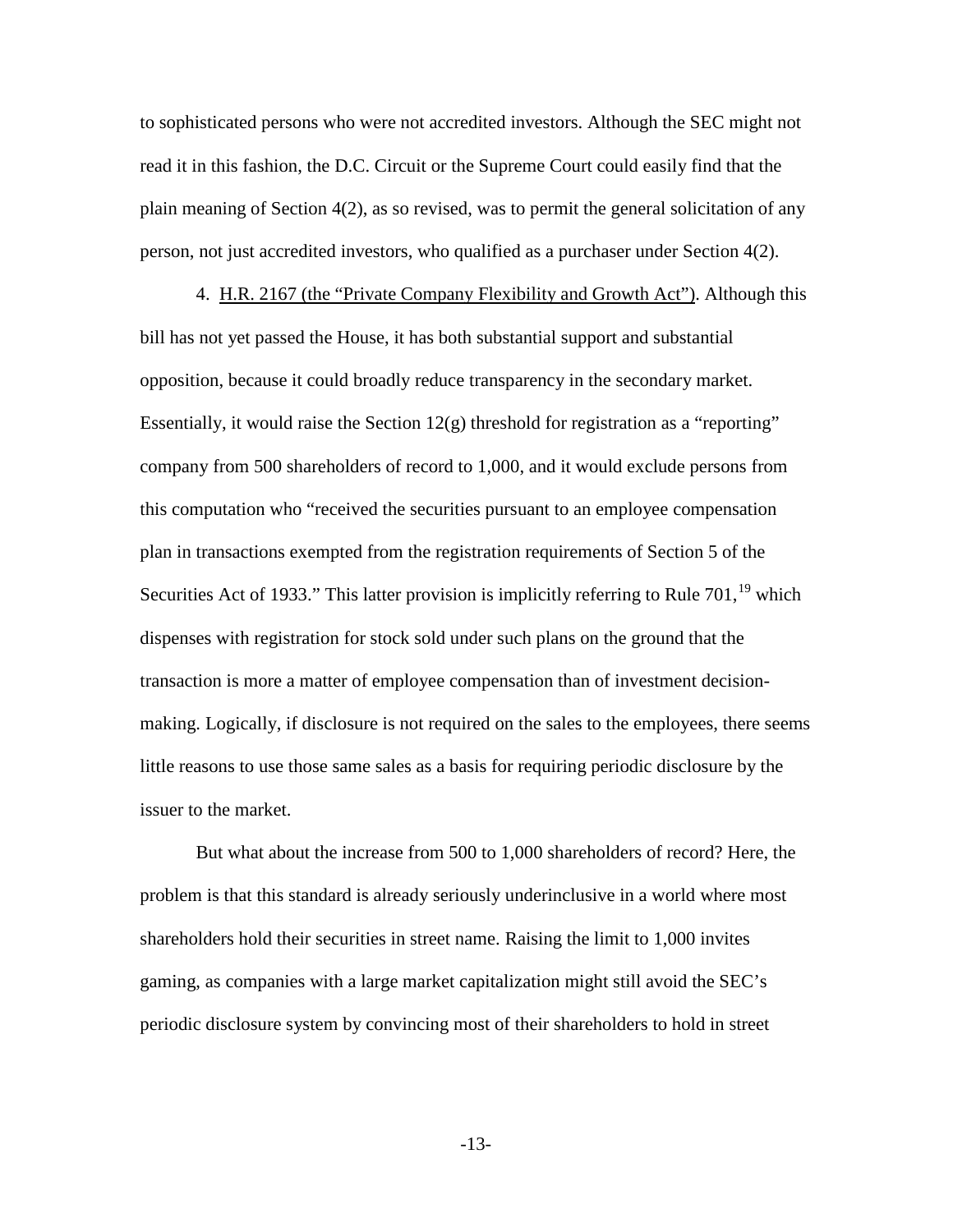name. This seems undesirable, particularly when smaller companies could legitimately avoid Section 12(g) by also convincing their shareholders to use street name ownership.

 What then is the best answer? Probably, the best measure of when a company should because a reporting company is not the number of its shareholders of record, but the size of its "public float": i.e., the market value of the shares held by shareholders who are not affiliates of the issuer. For example, in determining eligibility for Form S-3, the SEC has long used a public float requirement of at least \$75 million.<sup>[20](#page-18-2)</sup> In effect, this was the SEC's judgment of where the efficient market began. Correspondingly, Section 12(g) should use a similar standard. In order not to have retroactive effect or to reach large, but truly private, companies (such as those controlled by a single family), a revised threshold might require that an issuer have 500 shareholders of record plus a public float of a specified level (say \$75 million). In truth, a \$100 million public float would today be politically more acceptable. The problem with a 1,000 shareholder of record standard is that it could exempt even a company with a public float of \$1 billion and 2,500 beneficial shareholders.

When an exemption is as overbroad as that proposed by H.R. 2167, one has to ask who is really benefitting from this clumsy a formulation. The answer may be that this exemption primarily serves the interest of the new private equity brokers (such as Second Market). A high ceiling (such as 1,000 shareholders of record) allows them to service not just small companies as they grow, but much larger companies that are discouraging their shareholders from holding record ownership. This does not create jobs, but does allocate economic rents to those seeking such an exemption.

#### Conclusion

-14-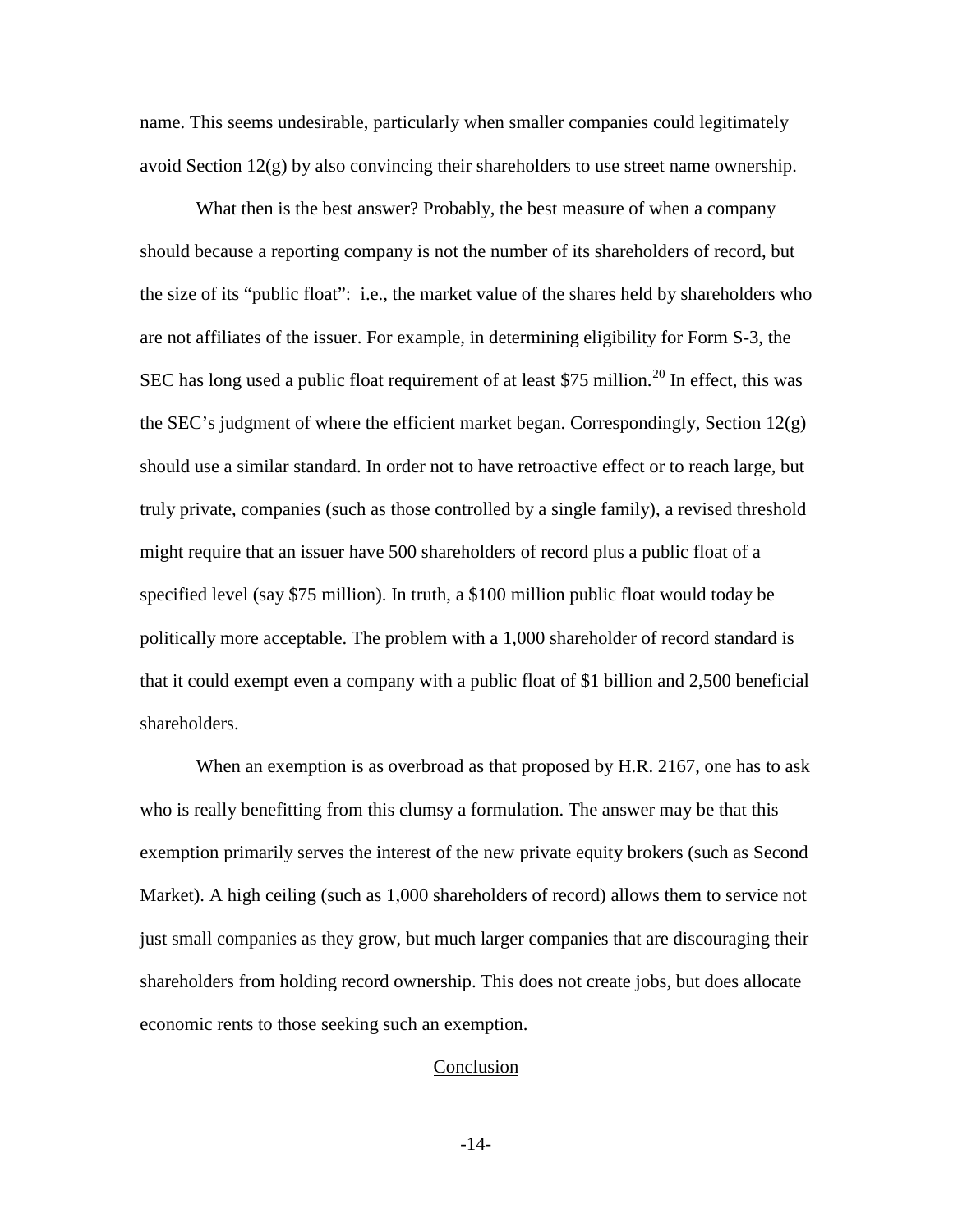The proposed expansion of Section 3(b) and the proposed authorization of a "general solicitation" in the case of offerings to accredited investors under Rule 506 will not disrupt or undermine the federal securities laws, but there are still serious issues as to whether these exemptions will be used. Private placements may remain cheaper and quicker. The key advantages of the proposed revision to Regulation A are: (1) it will not be subject to a 35 purchaser limit; (2) the purchaser will not acquire "restricted securities"; and (3) a general solicitation can be made. But, because it will subject the issuer to greater liability and SEC oversight, many issuers may stick with a Regulation D offering (particularly if Rules 505 and 504 have their ceilings raised). "Crowdfunding" in contrast offers little, even to the "fly-by-night" issuer, that is not already available under Rule 504.

 To sum up: the private markets may be working adequately, and only modest changes seem justified.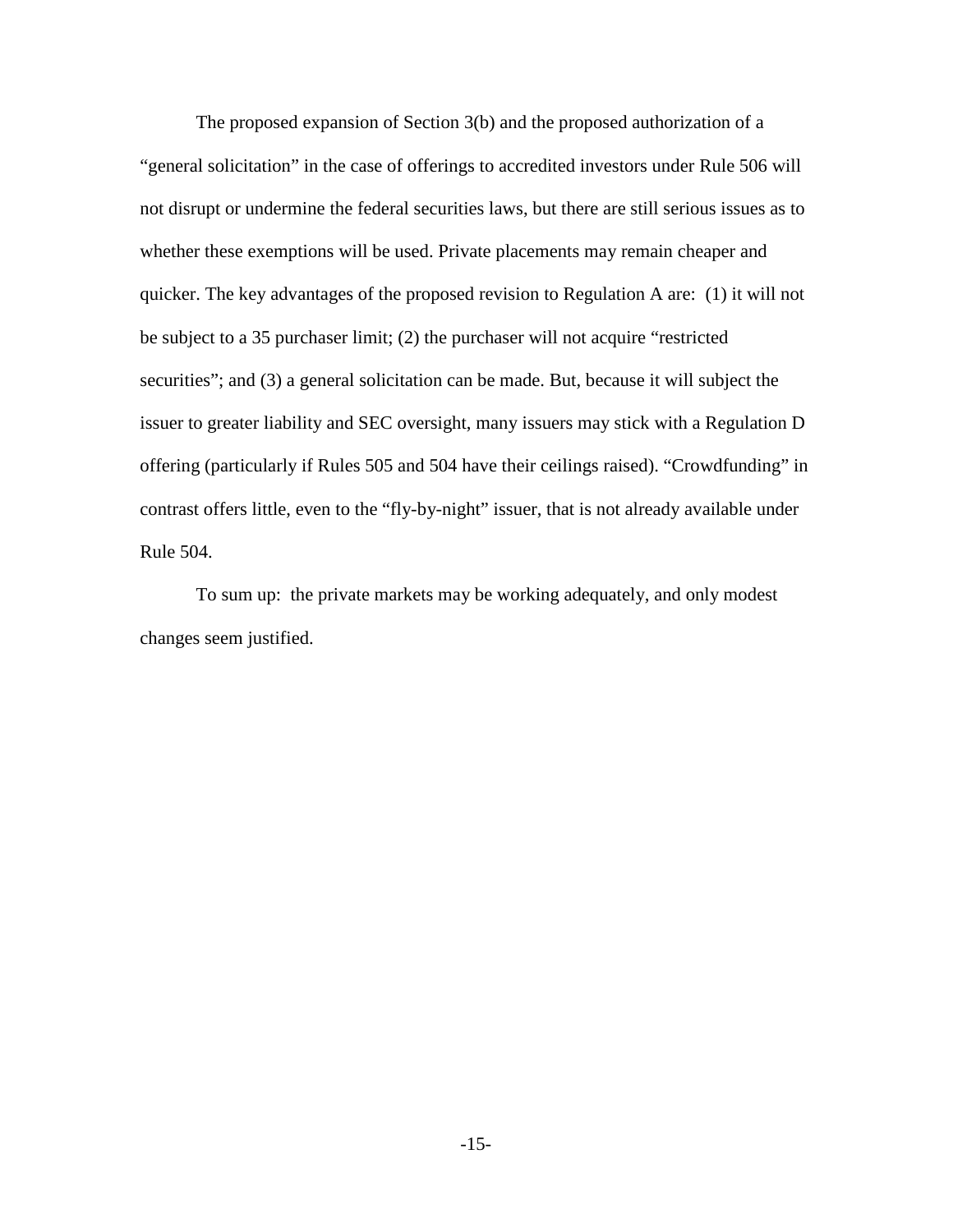## Endnotes

<span id="page-16-0"></span> $1$  Grant Thornton, the accounting firm, has done a series of studies plotting the decline in small IPOs. See Grant Thornton, "Stock Markets, Capital Formation and Job Creation Under Attack" (2011). The share of below \$50 million IPOs peaked at just over 80% in 1994, but remained over 75% from 1991 to 1995. For a fuller description, see Statement of David Weild before the U.S. House of Representatives, Financial Services Committee, Capital Markets and Government Sponsored Enterprises Subcommittee, on March 18, 2011.

<span id="page-16-1"></span> $2$  Section 404 of the Sarbanes-Oxley Act did unquestionably impose high costs on issuers by mandating an annual audit of internal controls over financial reporting. But the relaxation of these requirements began with the adoption of Auditing Standard No. 5 in 2007. See Securities Exchange Act Release No. 34-56152 (July 27, 2007). In addition, Section 989G of the Dodd-Frank Act exempted issuers with a market capitalization of \$75 million or less from Section 404. Hence, Section 404's expensive requirements do not apply to smaller issuers.

<span id="page-16-2"></span><sup>3</sup> The Council on Jobs and Competitiveness, an advisory board to the White House, has proposed such an exemption from Section 404, but the idea has been harshly criticized by some editorial writers, including the New York Times. See "Not Their Job," New York Times, October 20, 2011 at p. 28.

<span id="page-16-3"></span> $4$  See Securities Act Release No. 33-7390 (February 20, 1997).

<span id="page-16-4"></span><sup>5</sup> See Prof. Christoph Kaserer and Prof. Dirk Schiereck, "Going Public and Being Public – A Global Comparison of the Impact of the Listing Decision on the Cost of Capital" (2007) at pp. 7-8. Both authors are professors at European business schools.

-16-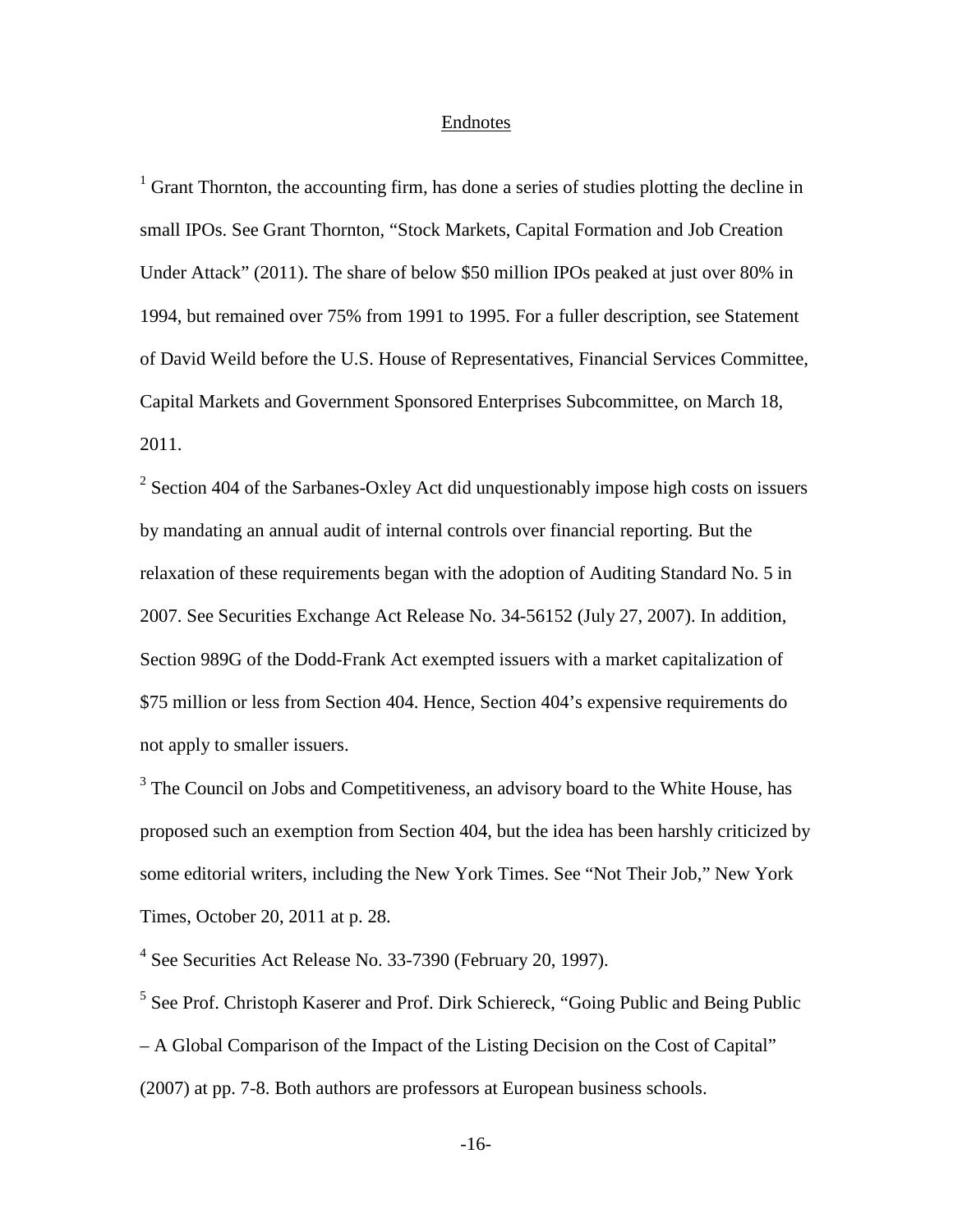<span id="page-17-0"></span> $6$  Id. at pp. 22-23. Smaller offerings in this study meant offerings of under 100 million Euros.

<span id="page-17-1"></span> $<sup>7</sup>$  Id. at p. 8.</sup>

<span id="page-17-2"></span> $8$  Id.

<span id="page-17-3"></span><sup>9</sup> Underpricing is a well-recognized feature in U.S. IPOs, and a successful offering will often have a significant first day run-up in stock price. See Tinic, Anatomy of Initial Public Offerings of Common Stock, 43 J. Fin. 789 (1988).

<span id="page-17-4"></span> $10$  For this view, see David Weild, "How to Revive Small-Cap IPOs," The Wall Street Journal, October 28, 2011 at p. A-17. This view essentially sees narrower spreads on Nasdaq as having produced an underfunding of securities research (at least in terms of what level of research would be socially optimal). I do not disagree, but doubt that Congress will seek to address this.

<span id="page-17-5"></span><sup>11</sup> Particularly important was Rule 904 on "Display of Customer Limit Orders." See 17 C.F.R. § 242.904.

<span id="page-17-6"></span><sup>12</sup> See 17 C.F.R. § 242.300 et seq.

<span id="page-17-7"></span><sup>13</sup> See the IPO Task Force, "Rebuilding the IPO On-Ramp: Putting Emerging Companies and the Job Market Back on the Road to Growth" (October 20, 2011).

<span id="page-17-8"></span><sup>14</sup> See Craig Lewis, "Unregistered Offerings and the Regulation D Exemption" (2011).

<span id="page-17-9"></span><sup>15</sup> See Rule 502(c), 17 C.F.R. § 230.502(c) (barring general solicitation or advertisements in a Rule 506 or 505 offering).

<span id="page-17-10"></span><sup>16</sup> See Rule 504(b)(1), 17 C.F.R. § 230.504(b)(1).

<span id="page-17-11"></span> $17$  See Gustafson v. Alloyd Company Inc., 513 U.S. 561 (1995).